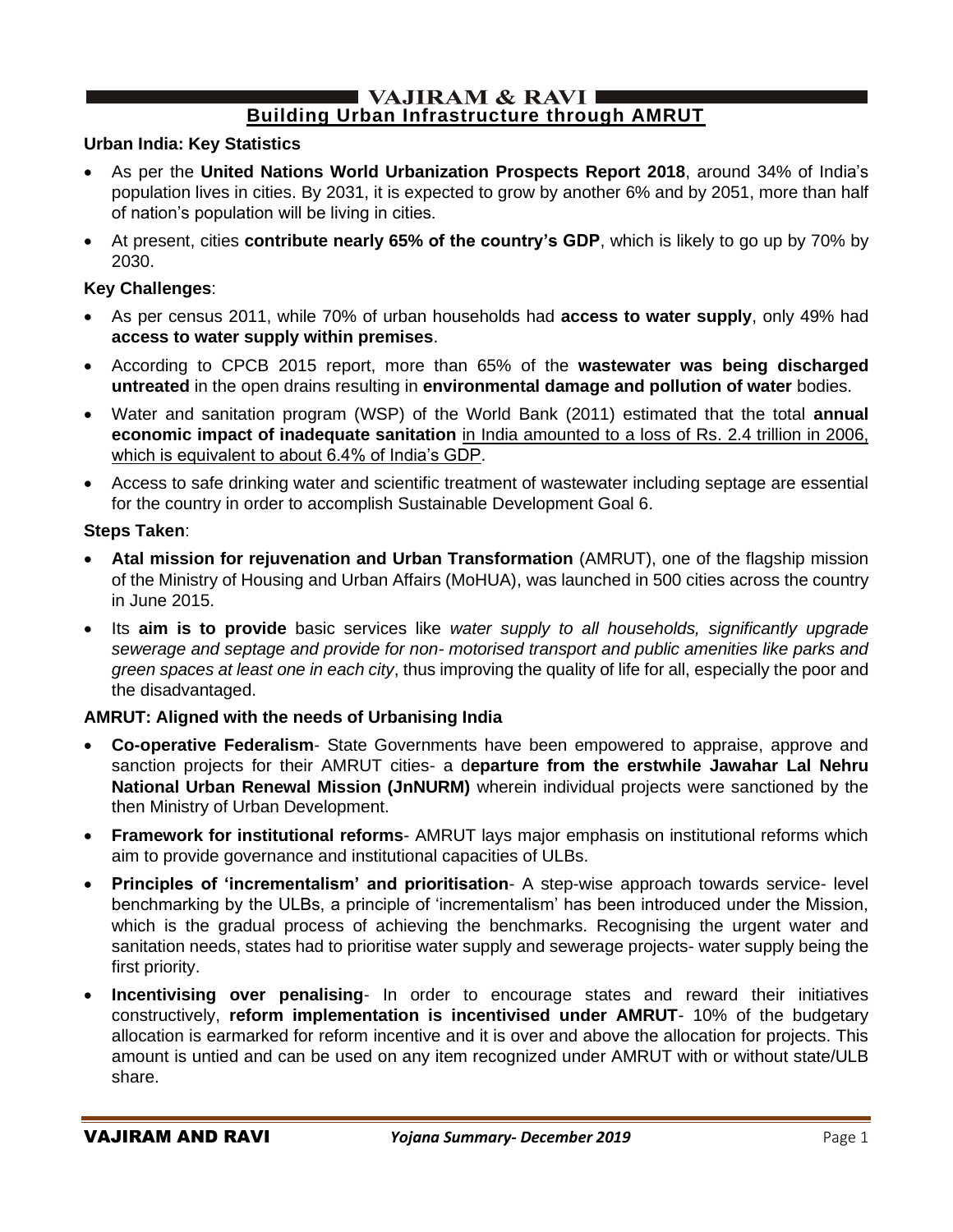- **Monitoring of the Mission** Programme monitoring is being done at various levels. At state level, State High Power Steering Committee chaired by the Chief Secretary monitors and approves the Mission projects in its entirety.
- At Central level, Apex Committee chaired by the Secretary, MoHUA, approves State Annual Action Plans and monitors the progress. Also, projects are **monitored on real- time basis** via Mission MIS Dashboard with geo-tagging of all projects.

## **Urban Reforms**

Some of the significant reforms are as under:

- **Online Building Permission System (OBPS)** with a view to facilitate Ease of Doing Business in construction permits, OBPS has been operational in Delhi and Mumbai since April 2016. It has been targeted to get OBPS implemented in all cities/towns across the country by 31<sup>st</sup> March 2020.
- **Replacements of Street Lights with LED lights** It has led to energy savings and reduction in CO<sub>2</sub> emission.
- **Credit Rating-** Four hundred and sixty nine AMRUT cities have been credit rated out of the total 485 cities where the credit rating work has commissioned. Cities with lower rating are following measures to improve their performance so that they become credit worthy and raise funds for their projects.
- **Municipal Bonds** Rs. 3,390 crore have been raised through municipal bonds during 2017-19 for upgrading urban infrastructure by 8 mission cities (Ahmedabad, Amravati, Bhopal, Hyderabad, Indore, Pune, Surat and Vishakhapatnam).
- Raising of bonds *leads to improved governance, accounting systems, finance, transparency, accountability and delivery of services in the ULBs*. It will also enhance their self-dependence and confidence to serve the citizens.

### **Jan shakti Abhiyan-Urban**

- In order to address the national issue of water scarcity, Ministry of Jal Shakti (MoJS) has undertaken Jal shakti Abhiyan (JSA) from 1<sup>st</sup> July 2019.
- The aim is to **make water conservation measures a Jan andolan**, through extensive Information, Education and Communication (IEC) activities across the country in 754 water-stressed cities.
- The Key thrust areas of Jal Shakti Abhiyan (urban) are as follows:
- ➢ **Rainwater Harvesting** (RWH) to recharge ground water sources and to store water.
- ➢ **Reuse of treated wastewater**.
- ➢ **Rejuvenation of water bodies** to clean and rejuvenate defunct wells and water bodies.

### **Achievements of JSA so far**

- 52344 new rainwater harvesting structures installed
- 1372 water bodies across the country rejuvenated
- More than 6.7 lakh saplings have been planted
- 40099 establishments have started using Treated Waste **Water**
- More than 3.3 crore participants have been part of the Jan Andolan
- ➢ **Plantation** to mobilise the local community members to conduct plantation drives across the cities.

### **Way Forward:**

• AMRUT has made remarkable strides in improving water and sanitation coverage in urban areas. During the Mission Period, it envisages to cover over 60% of the urban population living in 500 cities with universal coverage of water supply and over 60% coverage of sewerage and septage services.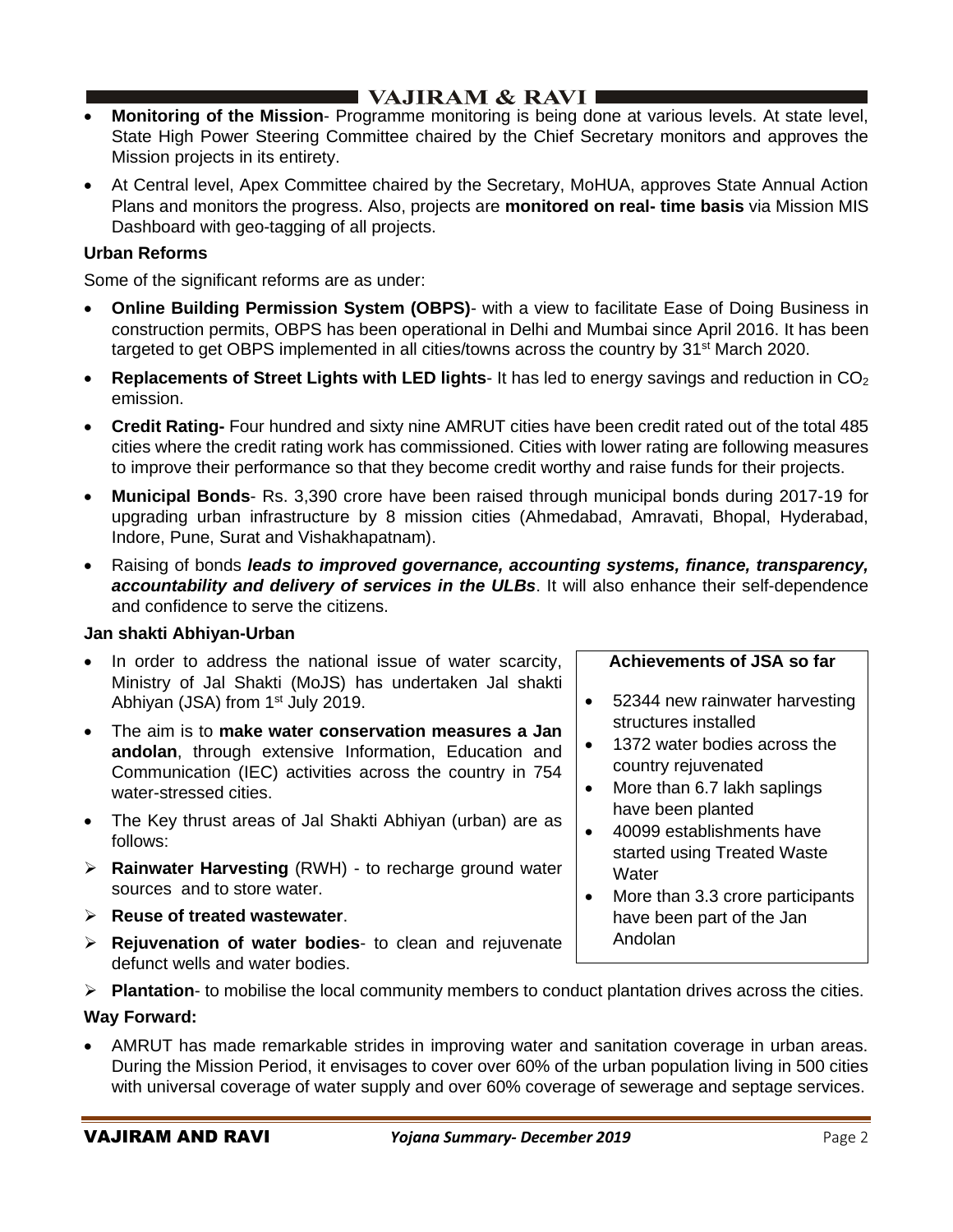- However, more than 3,500 smaller cities/towns out of 4,378 statutory towns at present **are not covered under any central scheme** for water supply and Faecal Sludge and septage Management infrastructure.
- It is, therefore, imperative to take forward the achievements of this Mission to these smaller cities as well.

# **Slums in India – Facts and Misconceptions**

### **FACT** *- Official lists under identify slums and undercount slum populations*

- **Census 2001 first included slums** but only in a small number of cities. **Census 2011 was the first to look at this category of settlements in all urban centres**.
- The definition of slums and enumeration methodologies differ among official agencies, but commonly they underestimate the slum population.

**FACT**- *Slums in each city have a variety of living conditions that fall along the continuum. People's need vary at different points of the continuum. Standardised slum policies are, therefore, not helpful*.

- The **UN- Habitat** employs **five criteria to identify slums**; each related to a living condition that households in slums usually lack: durable housing of a permanent nature; sufficient living space; easy access to safe water; access to adequate sanitation; and security of tenure.
- Residents of slums at different points have diverse needs and require different kinds of public support.

**FACT**- *Traditional survey methods are inadequate to keep up with rapid changes. Satellite image analysis helps generate slum maps and sort slums into types.*

**MISCONCEPTION**: *Official notification is required for getting basic services and saleable property titles.*

- The Law lays down that slum residents can only avail themselves of municipal services and property titles after their slum has been officially notifies following a prescribed procedure.
- In theory, a city should provide municipal services such as garbage pickup, piped drinking water, sewerage, internal roads, and street lighting- only after a slum has been notified. **Public expenditures cannot be justifiably** incurred for places that **do not exist in the official record**.
- In Practice, many non-notified slums are provided with services and infrastructure, while many notified slums are left uncovered. The scope of corrupt practices gets accelerated by such administrative indiscretions.

**MISCONCEPTION**: *Lacking property titles, slum residents cannot sell or mortgage properties.*

- In practice, slum properties with all types of papers are freely transacted. An **active informal market exists** that produces official-looking documents.
- It helps buyers and sellers transact informal properties, overcoming the limitations of their property papers. No taxes are paid on these transactions, leading to a loss of potential municipal revenue.

**MISCONCEPTION**: Slums *are temporary halting points that work as conveyor belts leading rural migrants into urban middle class.*

- **Lack of movement more accurately characterises slum conditions**. Overall, a **situation of stasis- stuck-in-placidness**- is characteristic of slums, whether examined at the household or at the neighbourhood level.
- Improving their prospects for upward mobility requires progressively reducing the risk and vulnerability that are induced by living and work in informal conditions.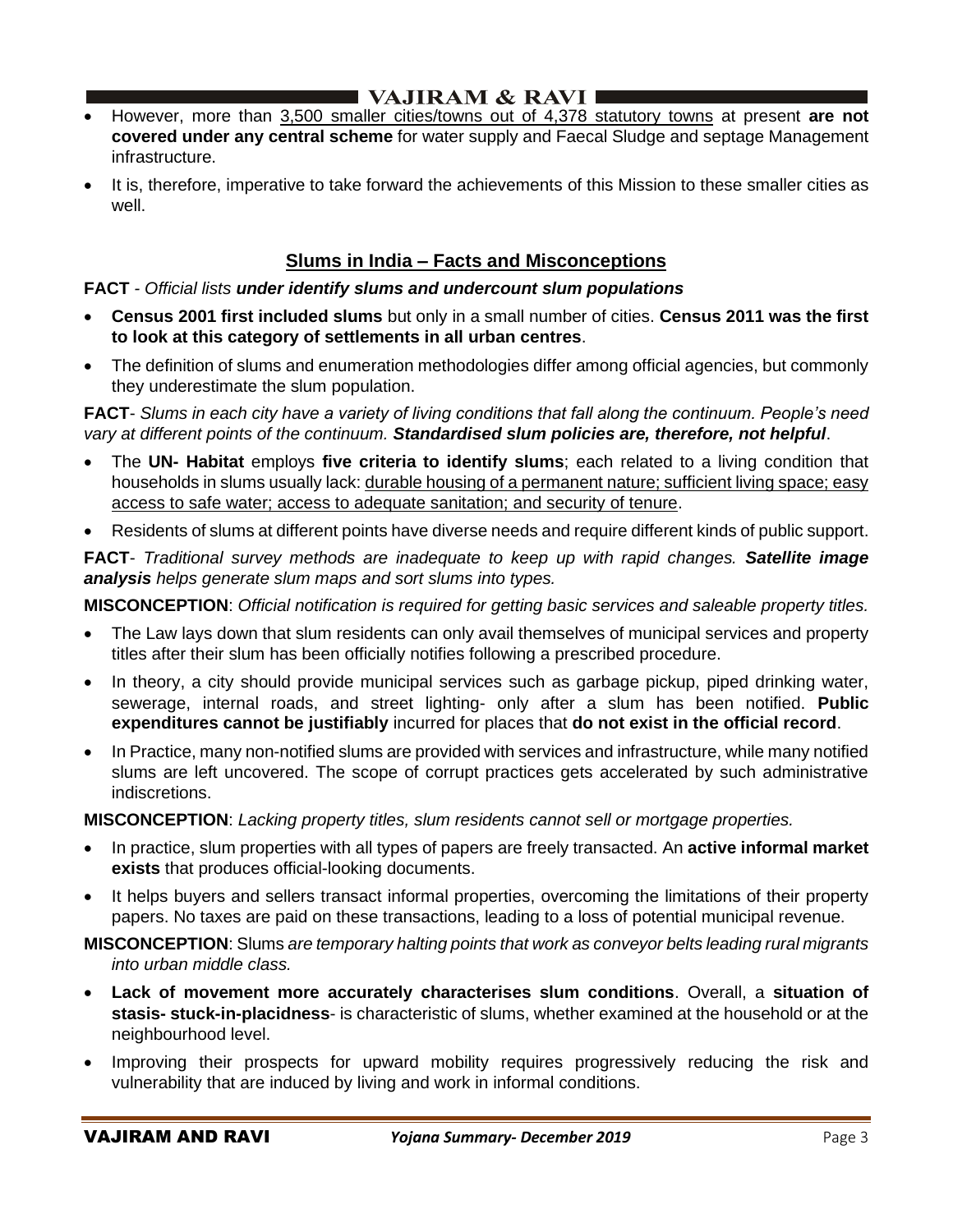#### I VAJIRAM  $\&$  RAVI $\blacksquare$ **Urbanisation and Informal Sector**

- Growth that is currently taking place **is accompanied by informalisation**, e.g., sub-contracting in the production process and various other mechanisms that **tend to leave labour with less bargaining power**. The informalisation process is feared to involve **substantial welfare losses and deterioration in terms of governance**.
- However, in the face of inadequate livelihood opportunities in the rural areas, even the urban informal sector, which is grossly characterized by low productivity, tends to attract migration.
- This in turn has serious challenges in terms of urbanisation. Though in the Indian context rural-urban migration rates are moderate, rural-to-large city population-flow has always been alarming. Thus, city growth, informal sector employment, and low living standards including slum inhabitation involve considerable overlaps.

### **Migration and Opportunities:**

- **Higher rural literacy and improvements in educational level** may raise the rural-to-urban migration rate. The **presence of disadvantaged social categories** in the rural areas also has motivated migration rate, supporting the view that they migrate to escape their vulnerability.
- Migration **reduces both rural and urban poverty**. In other words, rural poor by shifting to the urban location are able to access better livelihood opportunities and thus, poverty declines.
- The urban informal sector, notwithstanding the manifestation of low productivity activities, **appears to be better** in comparison to the rural job market scenario.
- **Higher urbanisation and work participation rate** in both rural and urban areas are **positively associated with migration**, suggesting that those in the labour market are more likely to migrate, and after migration they are expected to continue in jobs rather than moving outside the labour force.
- **Migration, urban informal sector employment, and the incidence of socially backward populatio**n in the urban and rural areas are **all positively connected with each other**, suggesting that such groups are more likely migrate and land up in the urban informal sector.
- Though there is **no definite relationship between the size of the informal sector and the extent of urbanisation**, the role of the urban informal sector in providing sources of livelihood cannot be undermined. In fact, with rapid urbanisation **the rural transformation is faster as the positive spillover effects initiate new activities and opportunities**.
- The other new challenge for urban India can be envisaged in terms of the emergence of the census towns. The constituents of urban areas are **statutory towns, census towns, and outgrowths**.
- The major distinction between statutory and census towns are as follows: All places with a municipality, corporation cantonment board, or notified town area committee constitute statutory towns.
- On the other hand, the **census towns** are defined on the basis of the following criteria: a) A minimum population of 5000; b) At least 75 per cent of the male workers are engaged in non-agricultural pursuits; and c) A density of population of at least 4000 per square Km.
- The results from 2011 census **show a huge number of census towns** which emerged in the last ten years (2001-2011).

### **What can explain such faster growth of census towns?**

• If we analyse the **locational aspect** of these town we can say that they are **mostly situated in the neighbourhood of very large cities**; these towns may be treated as the **satellite towns** growing in response to the spur of economic activities.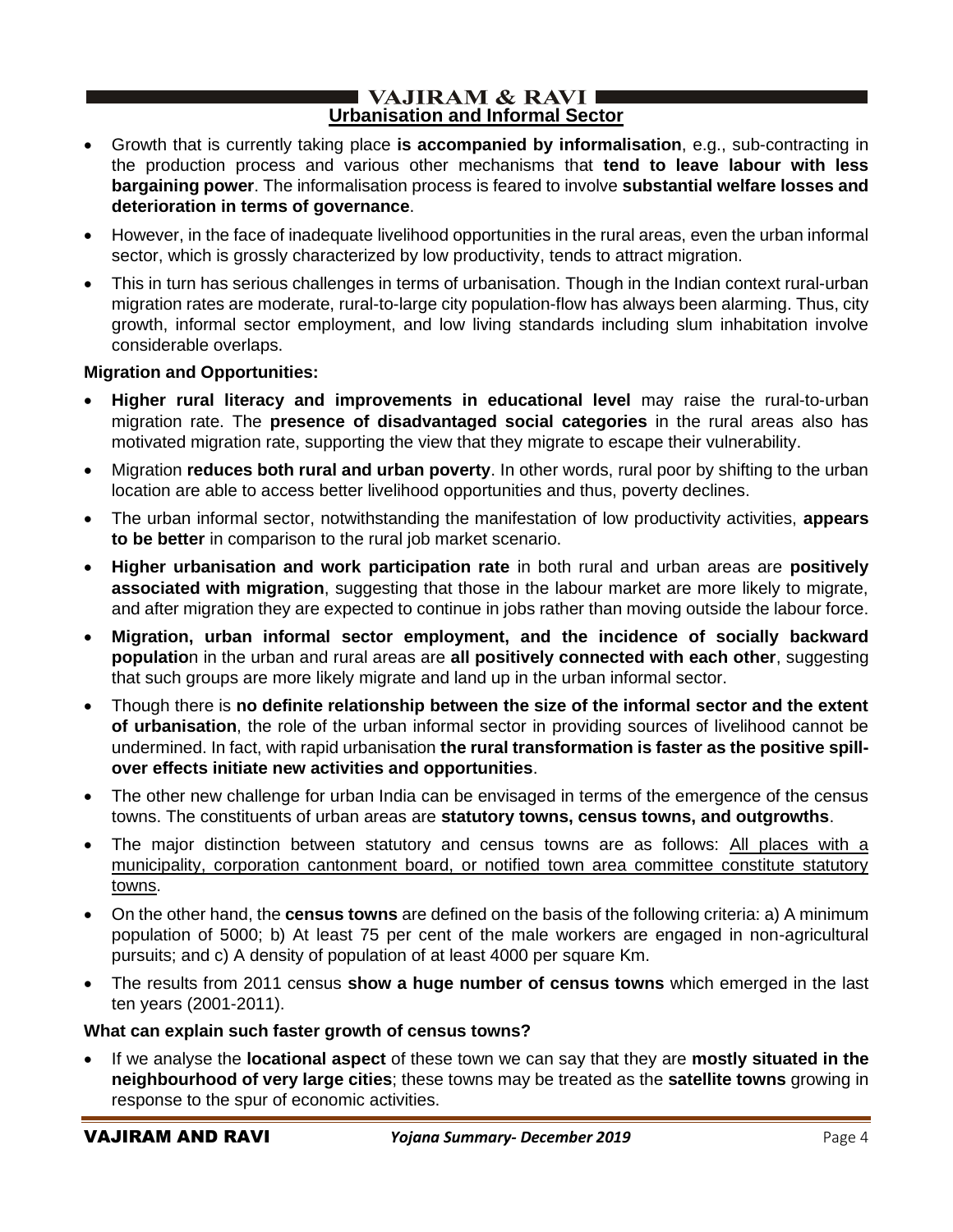• The number of statutory towns of all sizes is rather **positively associated with the number of census towns** implying that urbanisation as a whole seems to be **expanding from the spill-over of the existing urban localities into the hinterland**.

## **Are these census towns well equipped to assure a reasonable quality of life?**

- The residential and infrastructural facilities in these towns are **inadequate to keep pace with the new activities** that are spilling over as a result of saturation of the large urban centres. The new towns do not have **enough living space** to accommodate the migrant workers.
- As migration is usually more than the actual number of job vacancies it would mean that the **surplus labour would get residually absorbed in low productivity jobs**.
- Though the very large cities also have had the similar problems, there have been several **support mechanisms** at the same time. Besides, the **real earnings** in the informal sector have been **higher in the large cities** than in smaller towns.
- The capacity of the small towns to provide for the population is highly limited even after discounting for the scale factor that the large cities enjoy. There are problems relating to **generation of resources** required for sustainable development.

## **Why Spill-over growth is bad?**

- If such new towns **grow purely in response to the dynamics of agriculture growth** and the subsequent demand for trading or other non-agriculture activities, the outcomes are desirable.
- The urbanisation spill-effect which ushers in a **major change in land use patterns** may pose threat not only in terms of food security in short run but also sustainable livelihood for those who lose their agricultural land.
- The mismatch between the demand for and the supply of labour can be serious in these towns keeping in view the employability issue.
- Trade-offs to certain extent between growth and agricultural land are inevitable here. However, sufficient safety nets need to be created to meet the deficiencies and the new challenges.

## **Conclusion:**

- Once the largest cities exhaust the economic opportunities the second rank cities come up to replace them in terms of investment, growth, and employment generation.
- However, for them to take over the lead role, a **proper coordination** between the state and those who have a thorough understanding of the growth dynamics of the urban space is essential.
- In the Indian context, a **clear-cut initiative for urban investment** or planning is yet to emerge on the basis of the growth potential of different cities and towns with an economic-cum-geographic perspective.

# **Mobility – Responsive Urban Planning**

- Mobility is increasingly **circular, semi or non-permanent**. Although a bulk of it is regional, many stream of migration are also **long-distance and interstate**.
- This dynamic situation of mobility is at variance with public policies in cities that are being transformed by the presence of and contribution of these migrants.
- This **gap in public policy compels migrants to find solutions outside the formal system**. Such patterns generate a vicious cycle in which both cities and migrants get trapped.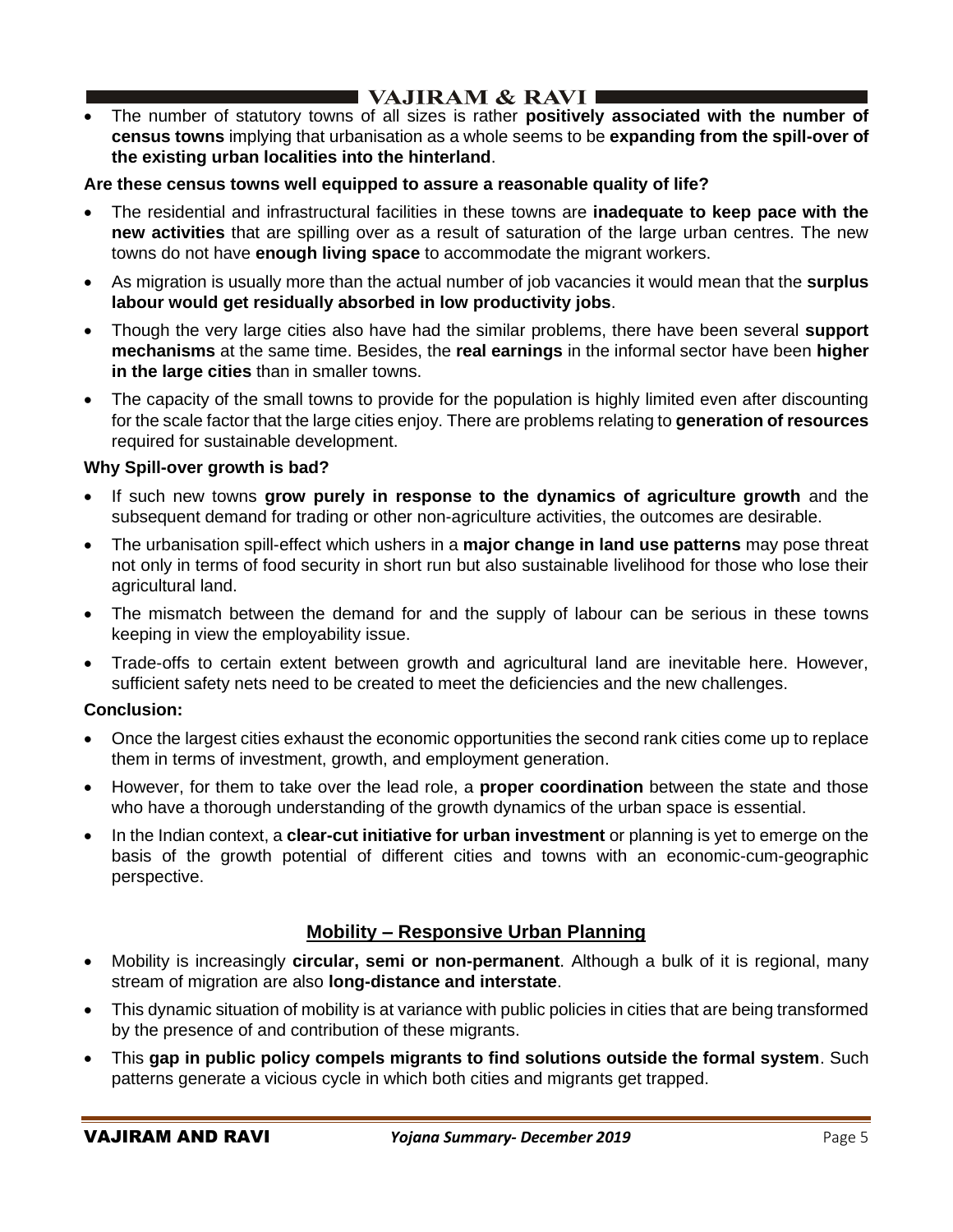## **Wrong Assumptions**

- The census data estimates the number of migrants at 3.3 million. However, several studies including the Economic Survey of India 2017 suggest that this is a **significant underestimation**, as it **tend to neglect the short-term and circular migration**.
- Most urban policies, initiated at the central or state level, seemed to have overlooked the emerging forms of mobility that is largely circular and temporary.
- This has led to wrong assumptions that **city dwellers are sedentary** and linkages of citizenship to long-term residence do not fit this emergent form of migration.

## **Changing Scale and Forms of Mobility in India**

- Economic Survey of India (2016-17) places the estimation of interstate migration at 60 million and inter-district migration at 80 million.
- However, it is important to recognize that there are clear indications that **mobility in India is significantly increasing** and that the forms of this mobility are varied and do not correspond to a permanent move.
- **Two forms which are particularly significant** are: a) commuting and b) circular migration. Both these forms of mobility have implications for the way in which cities are shaped.

## **How Mobility Transforms Places?**

- Large-scale migration has significant implications for places. **Conventional data measuring more permanent movement** would estimate such implications **in terms of burdens on infrastructure and housing**. However, there is another aspect that is solely associated with temporary form of migration.
- **Temporary forms of migrants** are people who contribute to the city economy while they are there but their **efforts are directed at places which they come from** i.e. the source areas. This is where they **contribute in terms of remittances, investments, asset building, and state revenues**.
- On the other hand, they **contribute significantly** to the economic flows and outputs, **extract less resources from the city**, and bring in new ideas and ways of doing things.
- While work and economic reasons may be the largest drivers for such migration, education and health resource seeking may also be supplementary reasons for the same. These **create specific demands on city infrastructures and services**.
- A neglect of these needs **pushes people into creating their own makeshift solutions**. A road junction is then converted into an '*adda'* with tea-food stalls, rest places, footpaths, and roads are subsequently taken over as assembly places.
- On the other hand, a **proactive approach** to migration can lead to significant benefits for the city economy and city vibrancy.

### **Need for Vision for Supporting Migrants in Urban Policy: Short-term Housing**

- **Short-term housing** is perhaps one of the most critical and unmet needs of migrants to Indian cities. Short-term visitors to cities include all those groups that use city as a resource.
- Needs for stays longer than hotel stays and lesser than rental housing are the most neglected. Housing markets have begun to recognize this need and cater to it through serviced apartments.
- However, there is a **complete absence of options when it comes to the low-income end**. In older days, cities had *dharamshalas*. Contemporary Indian cities lack such options.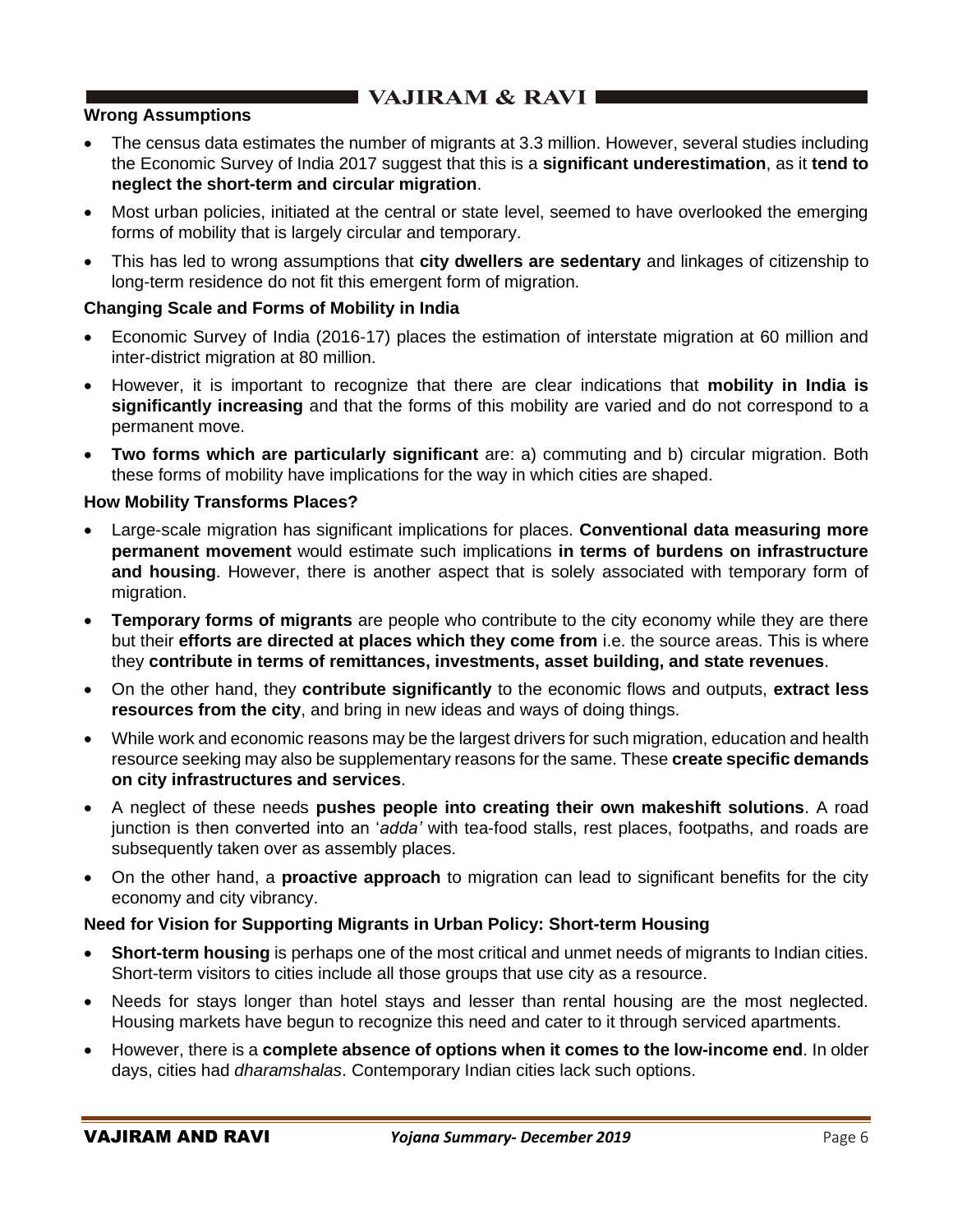# I VAJIRAM  $\&$  RAVI $\blacksquare$

- The other **significant barrier** to creating short-term housing solutions lies in the current imagination of housing. **Contemporary housing policies rest upon two broad principles** – the first is **ownership-based housing** and other is **use of land as resource**.
- The first principle helps in **creation of Citizenship**, which in turn secures sustained commitment and investment in a place. Similarly second principle **help to monitise land**.
- However, a **negative impact** of both these policy instruments is that they **limit the possibilities of short-term housing** and undermine the **needs for space** for shelter in cities.

## **Way Forward**:

- Only local governments with an on-ground knowledge of realities will be able to respond to above discussed challenges as opposed to State Governments who have a more top-down and homegenising view of these issues.
- It is therefore essential to move away from the current State Govt.-based policy onus and **equip local governments** in terms of capacity to cognize such issues, collect data, and to possess the powers and resources to respond to dynamic phenomena such as migration.

# **Mission Indradhanush 2.0: Reiterating India's Commitment to Vaccines for All**

Immunisation programme is a critical component of government's commitment towards Universal Health Coverage. It is integral to India's efforts of reducing the burden of vaccine preventable diseases and achieving universal care for children. GoI had launched '**Expanded Program for Immunisation'** in 1978, which was later termed as the '**Universal Immunisation Program**' (UIP) in 1985. Aim of UIP was to reduce mortality and morbidity among children from vaccine preventable diseases.

## **Statistics:**

- India's immunization program is the **largest in the world**, with annual cohorts of around 26.5 million infants and 29 million pregnant women. Despite steady progress, routine vaccination coverage has been slow to increase.
- According to the National Family Health Survey-4 (2015-16), the full immunization coverage is around 62%.

## **Achievements:**

• India has achieved ground-breaking success in eradicating/eliminating life-threatening vaccine preventable diseases by systematically implementing vaccination programmes.

• These include **small pox, polio and more recently maternal and neonatal tetanus**.

## **Challenges:**

- The factors limiting vaccination coverage include the rapid urbanization, presence of large migrating and isolated populations that are difficult to reach, and low demand from under-informed and unaware populations.
- Other challenges includes vast population, poor sanitation and hygiene, difficult geographical terrain that make containing outbreak of disease and increasing access to vaccines difficult.

## **Strategies to Overcome Challenges**:

• The Ministry of Health and Family Welfare has employed an effective approach – such as involving the community, seeking support from other Ministries and Partner Agencies, establishing an organized surveillance system, and employing mass campaign management strategies to reach every unreached child for vaccination.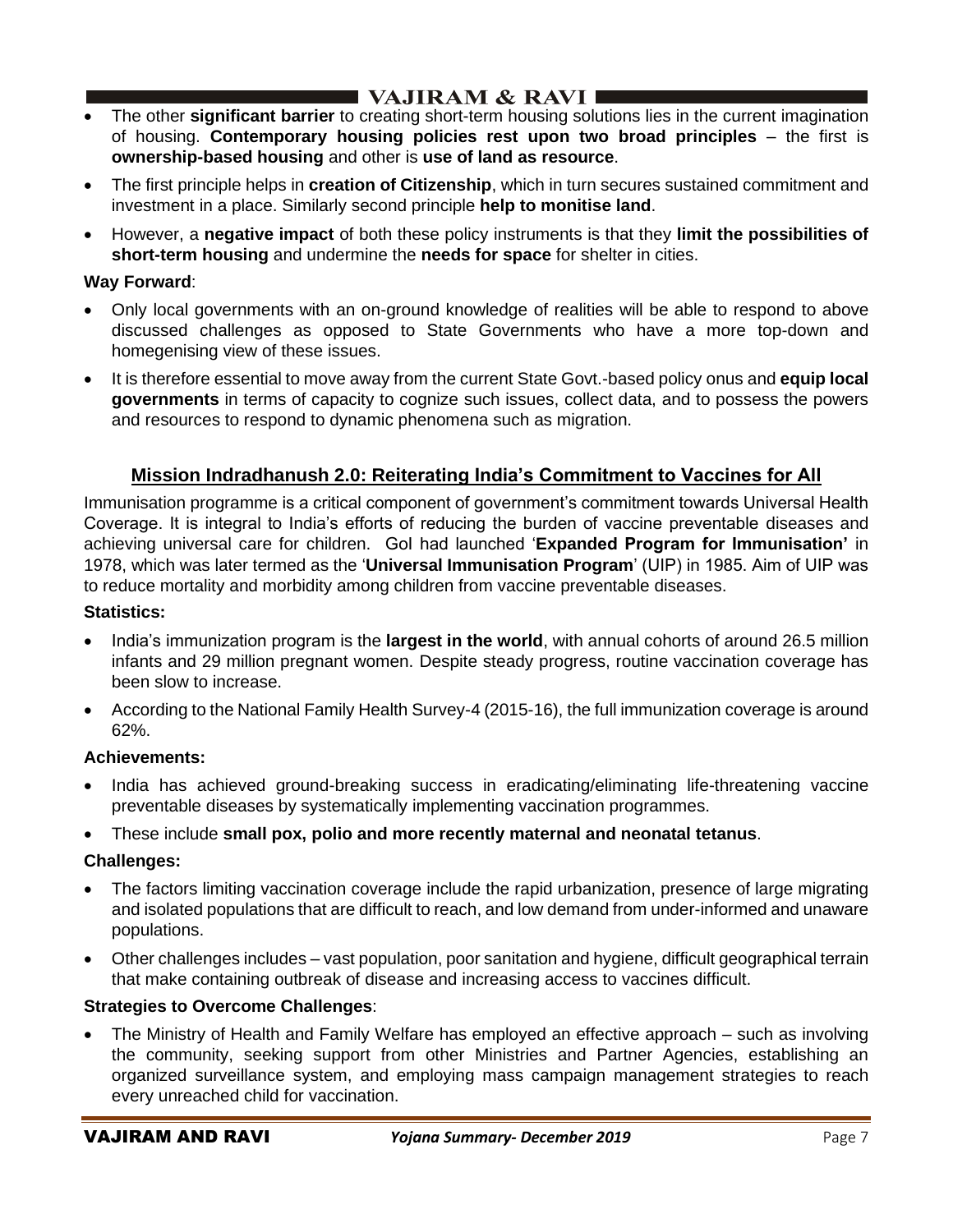# **EXAMPLE VAJIRAM & RAVI EX**

### **Steps Taken:**

- MoH&FW launched **Mission Indradhanush (MI)** in 2014, to target under-served, vulnerable, resistant and inaccessible populations.
- In October 2017, PM launched **Intensified Mission Indradhanush (IMI)** an ambitious plan to accelerate progress. It aimed to achieve **90% Full Immunisation Coverage** with focus towards districts and urban areas with persistently low levels.
- It was an effort to **shift routine immunization into a Jan Andolan**, or a "peoples' movement". It aimed to mobilise communities and deal with barriers to seeking vaccines.
- IMI has contributed to a significant increase in fully immunized children in 190 selected districts in India. IMI showed that **cross-sectoral participation** can be effective in vaccinating children at the highest risk of infection.
- Now the govt. is poised to launch **Intensified Mission Indradhanush (IMI) 2.0** between December 2019-March 2020.
- The aim is to deliver a programme that is informed by the lessons learnt from the previous phases and seeks to escalate efforts to achieve the goal of attaining a 90% national immunization coverage across India.

### **Conclusion:**

- With the launch of Intensified Mission Indradhanush 2.0, India has the opportunity to achieve further reductions in deaths among children under five years of age, and achieve the **SDG related to ending preventable child deaths by 2030**.
- Vaccines are a truly critical intervention in this journey, and are the key to safeguarding our present, and building a healthier tomorrow for our future generations.

## **Developing Natural Forest Cover: A Case Study From Yadadri, Telangana**

- '**Telanganaku Haritha haram'**, is a flagship programme of the State to create an entire forest instead of mere plantation.
- It is thought that forests that have been cleared in diversion cases can be compensated by creating forests instead of plantation.
- This leads to exploration of the principles of Professor Akira Miyawaki, a well known Japanese botanist and plant ecologist.
- He invented the **Miyawaki restoration technique** to **protect the lowland areas against natural calamities like tsunami**. The basic principle of this technique is to initiate high density plantation in small piece of land with native tree species that can protect the low-lying areas from natural disaster.

### **YNF Model**:

- A method of developing a **natural forest in the degraded forest areas is developed in a cost effective manner** and is known as **Yadari Natural Forest (YNF)** Establishment Model.
- The principles of Miyawaki method and local practices and local materials are utilized in developing this model. Establishment cost of the YNF model is arrived at Rs. 2 lakh/acre or Rs. 5 lakh/hectare.

### **Conclusion**

A successful YNF model can be revolutionary intervention towards increasing the greenery, climate amelioration and wasteland development.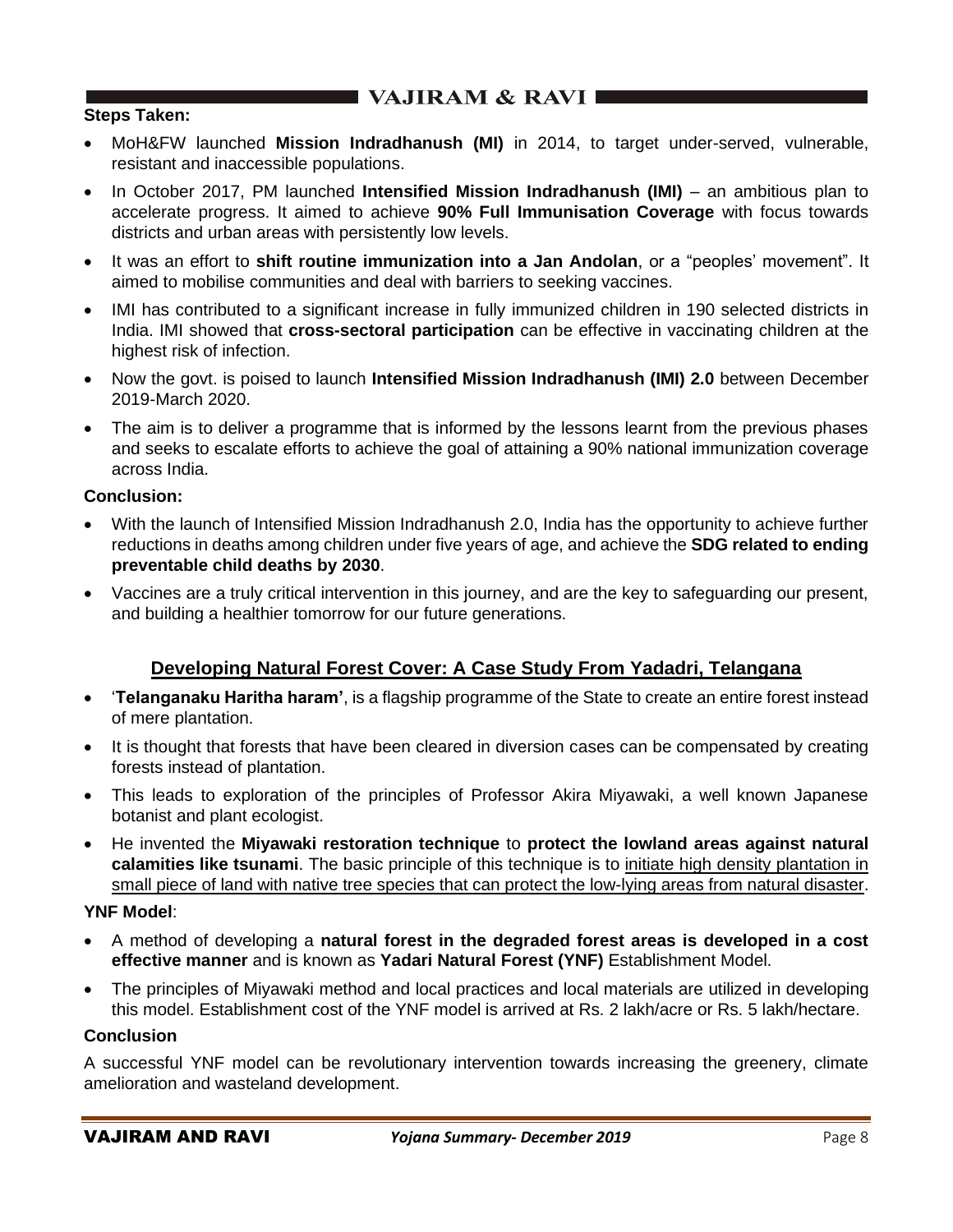#### I VAJIRAM  $\&$  RAVI $\blacksquare$ **Addressing Stubble Burning With Cooperative Model**

Pollution by stubble burning has become an annual phenomenon in large parts of northern India.

## **Why Farmers are Burning Stubble?**

- Managing the stubble **becomes a constraint** for the farmers because of the **adopted cropping pattern**.
- The only reason to burn this asset that can yield income and fertility to the soil is the **small gap of time** between harvesting of paddy and sowing of wheat, the other main crop.
- Also, the farmers have **limited access to dispose the straw**, clean the land and prepare the seed bed for wheat well in time.

## **Growth of paddy Cultivation in Punjab**

- Rice was **not a traditional crop of Punjab**; but with increased availability in electricity, the number of tube wells increased, which in turn increased the areas for cultivation of paddy replacing the area under cultivation of pulses and other commercial crop.
- Punjab had been **contributing about 60 per cent of the share** in the food stocks of paddy even with only 1.5 per cent of the area.
- Apart from burning of paddy straw, the state has other problems like overuse of chemicals, depleting in the water table etc.
- The **Minimum Support Price (MSP) was provided to paddy** along with its marketing assurance by State Procurement. There are only two crop, wheat and paddy, that have assured marketing through state procurement.

### **Strategies to Deal with the Problem**

### **A. Cooperative Model**

- Reduction of the sizeable area under paddy would not be a feasible alternative in order to ensure enough food stock.
- Therefore, the **issue of straw burning has to be settled through other measures** like *manufacturing of paper and cardboard, production of mushroom where paddy straw can be used as raw material, etc.*
- But there is skepticism that an individual farmer may not install such a unit irrespective of the size of the farm he is holding. Also, a single unit even of the largest size **cannot be economical** because the straw is spread throughout the area and transportation to a single point would be a constraint.
- Therefore, the **Cooperative Model,** already experienced in the dairy, is the **most viable and prudent option** in addressing this problem.
- There is a need of at least two cardboard and paper manufacturing units in every block.
- A cooperative society in the area with the membership of local farmers and farm laborers can be formed and such units must be affiliated to the apex body of the State federation of cooperative for rice straw management.
- Such patronization can yield the most desirable results **not only to tackle this problem but also to generate income and employment** in the state.
- **B. Production od Biogas**
- **Production of biogas** needs technical help and extension services. The cooperative umbrella of the same pattern can however help the farmers and farm labourers throughout the State in this venture.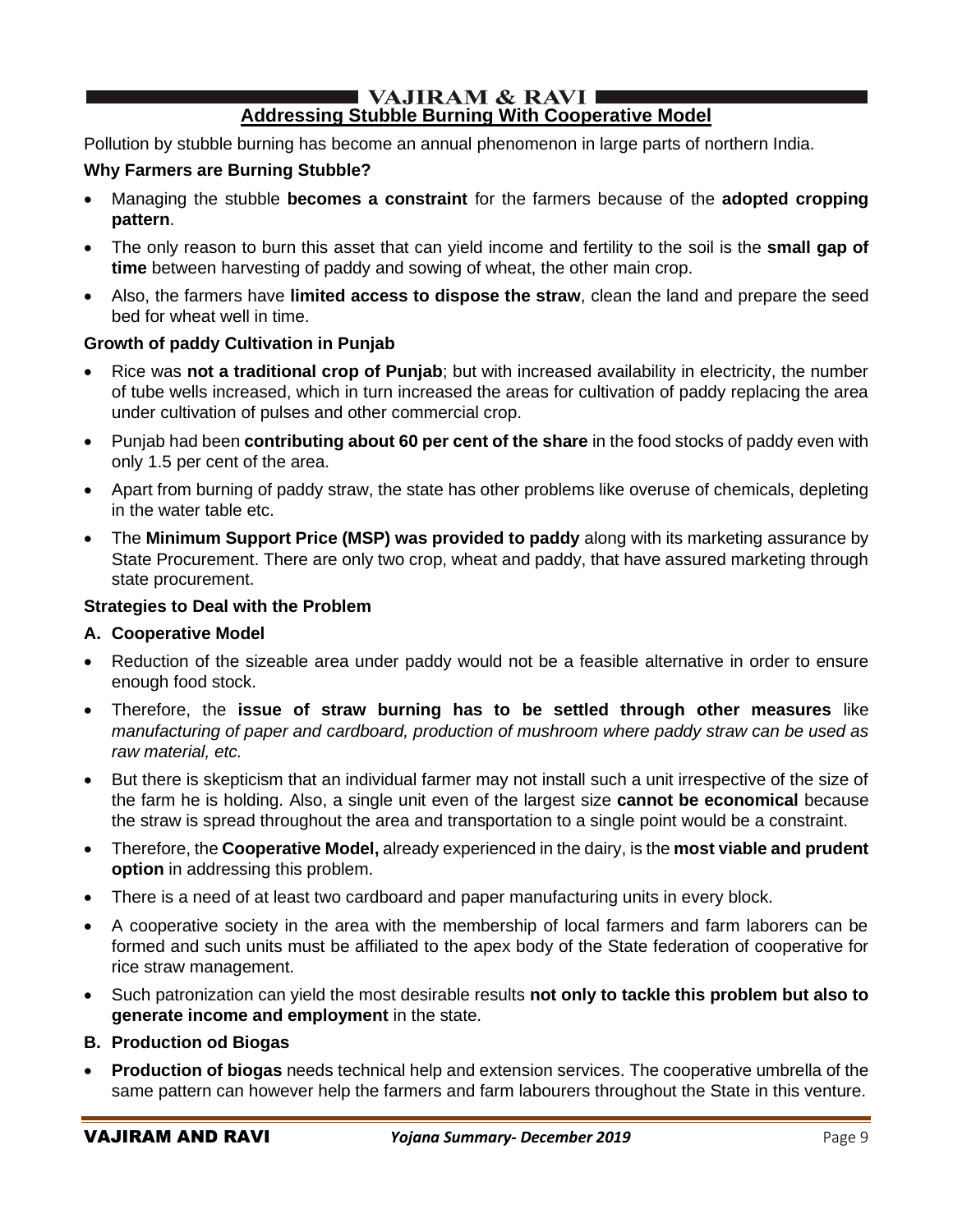### **C. Assured Marketing of Other Crops**

- In Punjab 89% of the farmers have their holding less than 10 acers. These farmers are therefore unable to take any risk either of volatile price or of marketing. In case of rice, price and marketing is assured.
- The same assurance has to be granted for the alternative crops to increase the area of cultivation under them.

### **Conclusion:**

Stubble burning has to be stopped. But it should be dealt sympathetically with the alternative measures, and cooperative model stands out to be the most appropriate approach to address this problem, which is more viable and sustainable.

## **Consumer Protection Act, 2019: A New Milestone in Empowering Consumers**

- The Consumers Protection Act (CPA), 1986 being the foremost legislation for protecting the rights of the consumers had become **archaic.**
- Also, i**t does not cover rapid change** in the consumer marketplaces, especially those dealing with online shopping, teleshopping, product recall, unsafe contracts, and misleading advertisements.
- Therefore, it was felt to replace it with the Consumer Protection Act, 2019. It provides for the protection of consumers and fast – track alternatives so that justice reaches to the aggrieved consumers immediately.
- Innovative methods such as **mediation, establishment of Central Consumer Protection Authority, class action suits** etc. would be part of the Consumer Protection Act, 2019.

### **CPA, 1986**

- It provided a legislative framework for better protection of the interests of the consumer by creating a formal but **three- tier quasi-judicial dispute resolution** mechanism at National State, and District levels exclusively for consumers.
- The Consumer Court were established with twin objectives for speedy redressal of consumer complaints and establish quasi-judicial authorities unlike civil courts to provide compensation to the consumers.

#### **Shortcomings in the CPA, 1986**

- (a) The CPA, 1986 has become **outdated and does not consider rapid changes** in consumer marketplace. Due to heavy pendency of cases and frequent adjournments, delay in getting justice takes place.
- (b) The consumer commissions have been **overburdened with pending cases** and the buyer-seller contract is tilted in favour of the seller.
- (c) There are **more than 400 posts** of president and members in various consumers forums which **are lying vacant**. The State Governments shows less interest in immediately filling up the vacant posts and the issue of consumer protection is not always at the top of any political parties' agenda.
- (d) Consumer commission are functioning with staff deputed from other departments **who do not have any experience in judicial practices**.
- (e) It is seen that the **award ordered** by consumer commissions is **very meagre** and the **consumer has to run from pillar to post to get the orders implemented**.